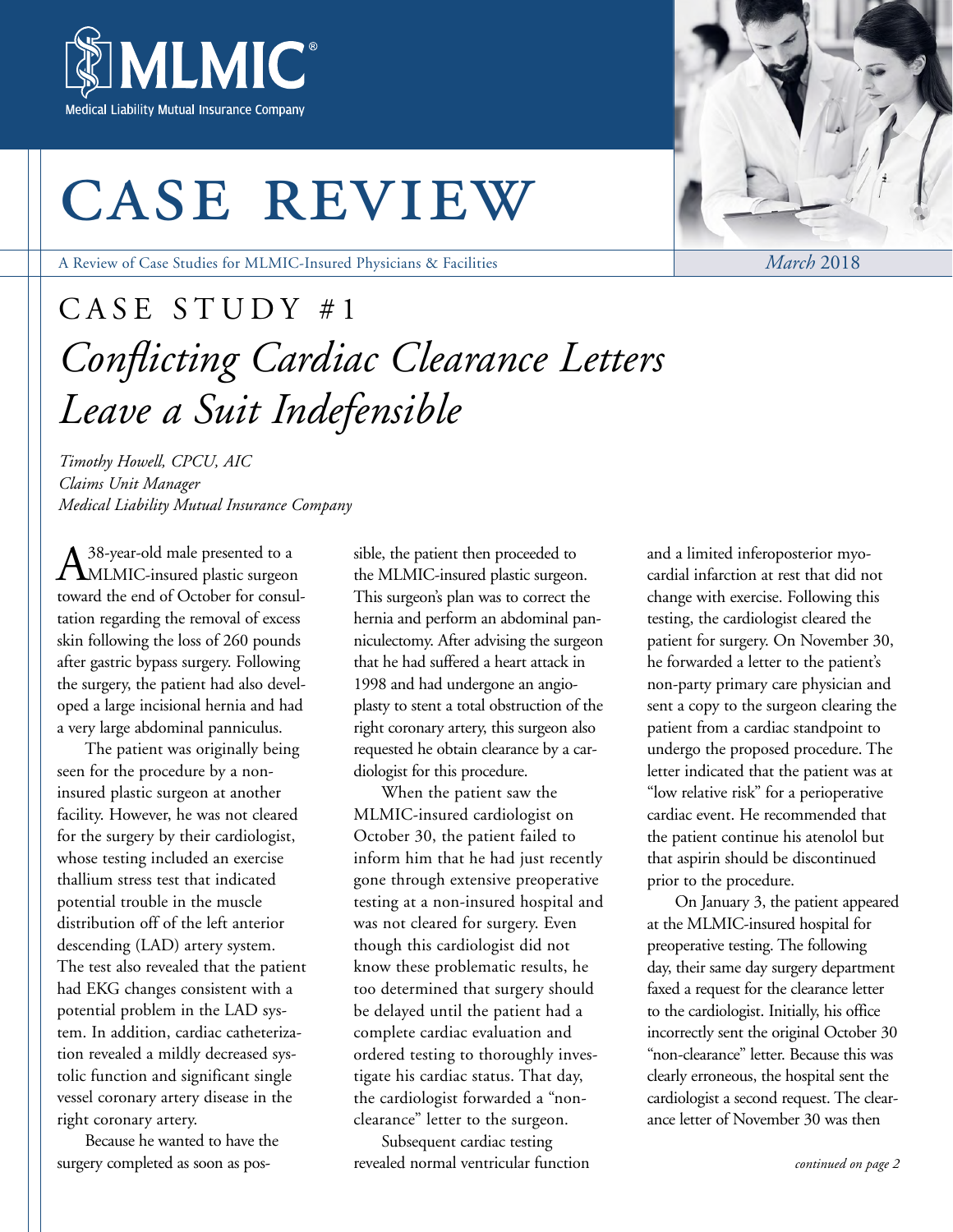

### *March* 2018

*Case Review* **is published under the auspices of MLMIC's Patient Safety & Education Committee, Donald J. Pinals, MD, Chairperson.** 

#### *Editorial Staff*

*John Scott, Editor Mark Collins Gerald J. Glum Kathleen L. Harth Timothy Howell Edward Krause Linda Pon Donnaline Richman, Esq. Daniela Stallone*

### *MLMIC Offices*

2 Park Avenue New York, NY 10016 (800) 275-6564

2 Clinton Square Syracuse, NY 13202 (800) 356-4056

90 Merrick Avenue East Meadow, NY 11554 (877) 777-3560

8 British American Boulevard Latham, NY 12110 (800) 635-0666

300 International Drive, Suite 100 Williamsville, NY 14221 (716) 648-5923

*Fager Amsler Keller & Shoppmann, LLP attorneys are available during normal business hours to assist policyholders with a wide range of legal services, including, but not limited to, advisory opinions concerning liability issues, liability litigation activities, lecture programs, consulting services, and legal audits and assessments.* 

### **Case #1** *continued*

sent to the department and it was deemed to be sufficient. Therefore, on January 9, the surgery was performed.

The surgery was uneventful perioperatively, as was the immediate postoperative period. However, at some point shortly thereafter, the patient suddenly went into ventricular tachycardia, allegedly after an argument with his mother. The staff was unable to resuscitate him despite immediate and aggressive efforts.

The patient's family commenced a lawsuit against the MLMIC-insured cardiologist, the plastic surgeon and the hospital. The allegations set forth by the plaintiff's expert against the insured cardiologist were failure to meet the standard of care by failing to perform a preoperative cardiac catheterization and failure to properly document his records regarding the patient's aspirin therapy.

Initially, when the case was reviewed by experts, it was felt to be defensible for all three defendants. However, the cardiologist maintained that on January 4 he drafted another clearance letter, which he sent to both the patient's primary care physician by mail and faxed to the hospital's "Anesthesia Department." In this letter, the cardiologist again recommended proceeding with the surgery from a cardiac standpoint and continuing the patient's atenolol in the perioperative period. However, he changed his initial description of the patient to "moderate risk for a perioperative cardiac event." He also changed his recommendation of stopping the aspirin perioperativly to continuing the aspirin regimen.

Both the hospital and the surgeon denied that they ever received this January 4 clearance letter. Further, the primary care physician testified that he did not receive this new letter until January 10, the day after the patient's surgery and death.

The MLMIC experts who reviewed the care all concurred that the cardiologist had

conducted a complete workup before issuing the original clearance letter of November 30. He performed two stress tests that confirmed that the patient did not need cardiac catheterization prior to the surgery. They determined that the basis for his clearance was appropriate. However, all of these experts were very concerned about the alleged presence of two different clearance letters. They unanimously questioned whether the January 4 letter was actually sent to the surgeon and primary care provider prior to surgery. Because of the important discrepancies in the two letters with respect to the degree of surgical risk and continuation of aspirin, they were not convinced that this second letter was actually sent.

The experts felt that the cardiologist should not only have forwarded this alleged new letter directly to the surgeon but also called him to alert him to the changes. In addition, the cardiologist had no proof that he actually faxed the letter to the anesthesia department of the hospital or that it was received by them. Further, even if he did fax a letter, he inappropriately failed to direct it to a specific person. The cardiologist, however, continued to maintain that the January 4 letter was his "official clearance letter." In contrast, the surgeon and hospital continued to deny both receipt of this letter as well as knowledge of the changes to the cardiologist's November 30 recommendations.

Because the presence of two clearance letters containing different recommendations would inevitably result in finger pointing between the defendants at trial, the MLMIC experts concluded that this lawsuit would not be defensible. All of the experts consulted strongly recommended that the lawsuit be settled, particularly due to their concerns about the cardiologist's veracity. Negotiations were then initiated, and the lawsuit was settled on behalf of only the cardiologist in the amount of \$795,000.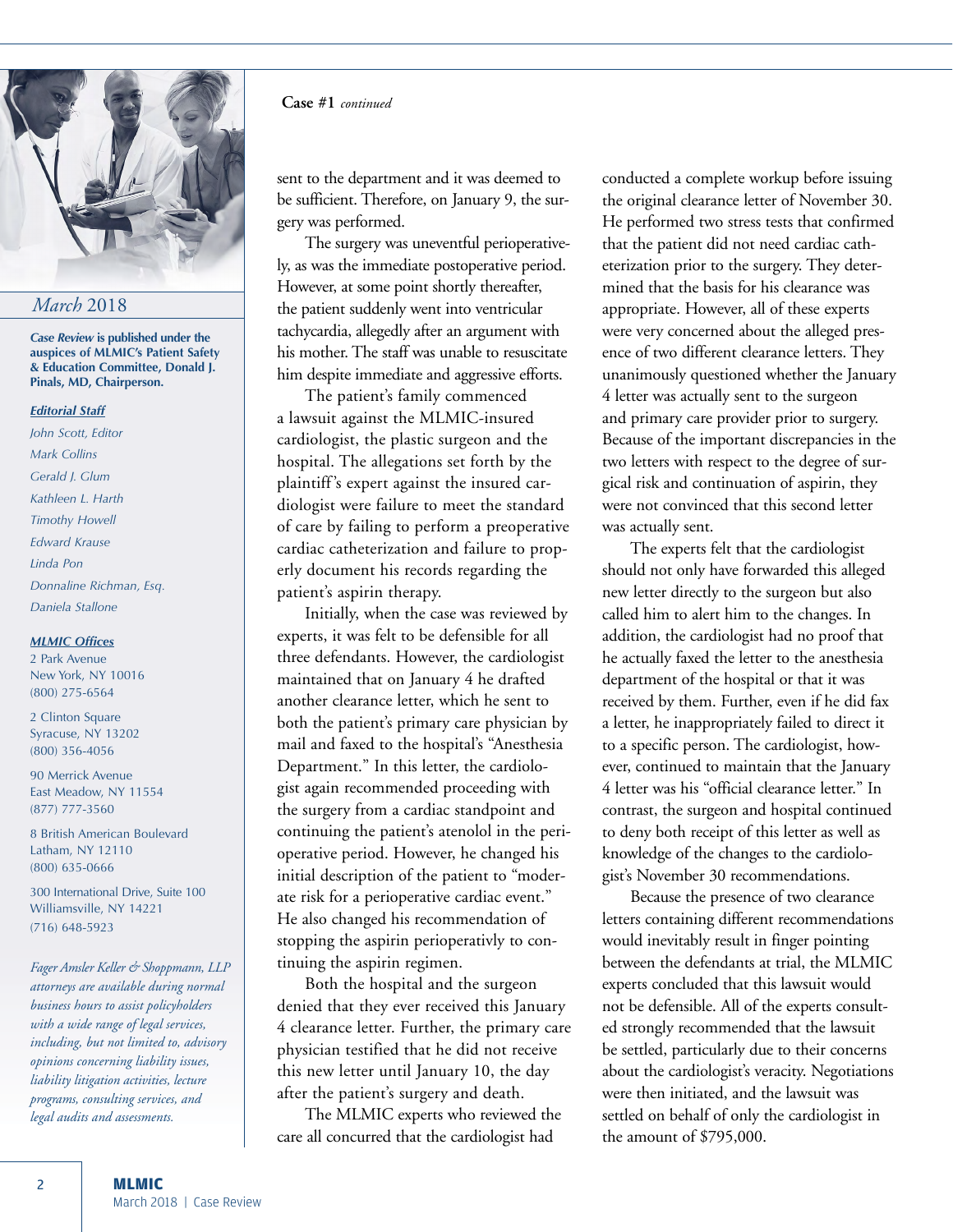# CASE STUDY #1 – A LEGAL & RISK MANAGEMENT PERSPECTIVE

*Donnaline Richman, Esq. Fager Amsler Keller & Schoppmann, LLP Counsel to Medical Liability Mutual Insurance Company*

This case clearly presented more<br>legal issues than medical. One of the obvious problems in the case was the dishonesty of the patient with the plastic surgeon. Because he was not cleared by the initial plastic surgeon he saw at another facility for the surgery he very much wanted, he lied to the new physician that his surgeon was on vacation and he wished to undergo the procedure as soon as possible. However, he failed to bring any prior medical records with him.

Unfortunately, neither the MLMIC-insured surgeon nor the cardiologist requested any records from, and also failed to communicate with, his primary care physician or the physicians who treated his acknowledged myocardial infarction. The primary care physician may well have had relevant information in the patient's records regarding his prior non-clearance. A patient who is dishonest with a new physician because he wants to undergo a cosmetic procedure may "doctor shop" and/or refuse to provide the records of prior physicians. Had the surgeon requested prior records or at least called to speak to the primary care provider, he too may have declined to perform the surgery because of the information the patient intentionally withheld. Unfortunately, this patient's dishonesty contributed to his demise.

Several of the allegations in the lawsuit were based upon the premise



that the defendant cardiologist failed to meet the standard of care by not performing a cardiac catheterization preoperatively. One of the key elements that a plaintiff must prove in a medical malpractice lawsuit is that the defendant deviated from the standard of care and that this deviation caused the patient's injury.

The MLMIC experts who reviewed this case unanimously agreed that the defendant cardiologist's workup was reasonable and appropriate. They opined that the plaintiff did not require a cardiac catheterization before the surgery since the patient had safely undergone two prior procedures without injury. However, if the defendant had obtained a more detailed history and communicated with the plaintiff's

prior cardiologist and primary care provider and reviewed their medical records, the plaintiff's argument that the cardiologist deviated from the standard of care by not performing further testing would have been further weakened.

It also appeared that the defendant cardiologist failed to document his alleged preoperative advice to the patient that he should continue his aspirin regimen. If, in fact, the defendant did tell the patient to do so by telephone, he also failed to document the conversation. This was a problem for the MLMIC expert reviewers. Additionally, during two office visits with the patient, the cardiologist failed to document whether the

*continued on page 4*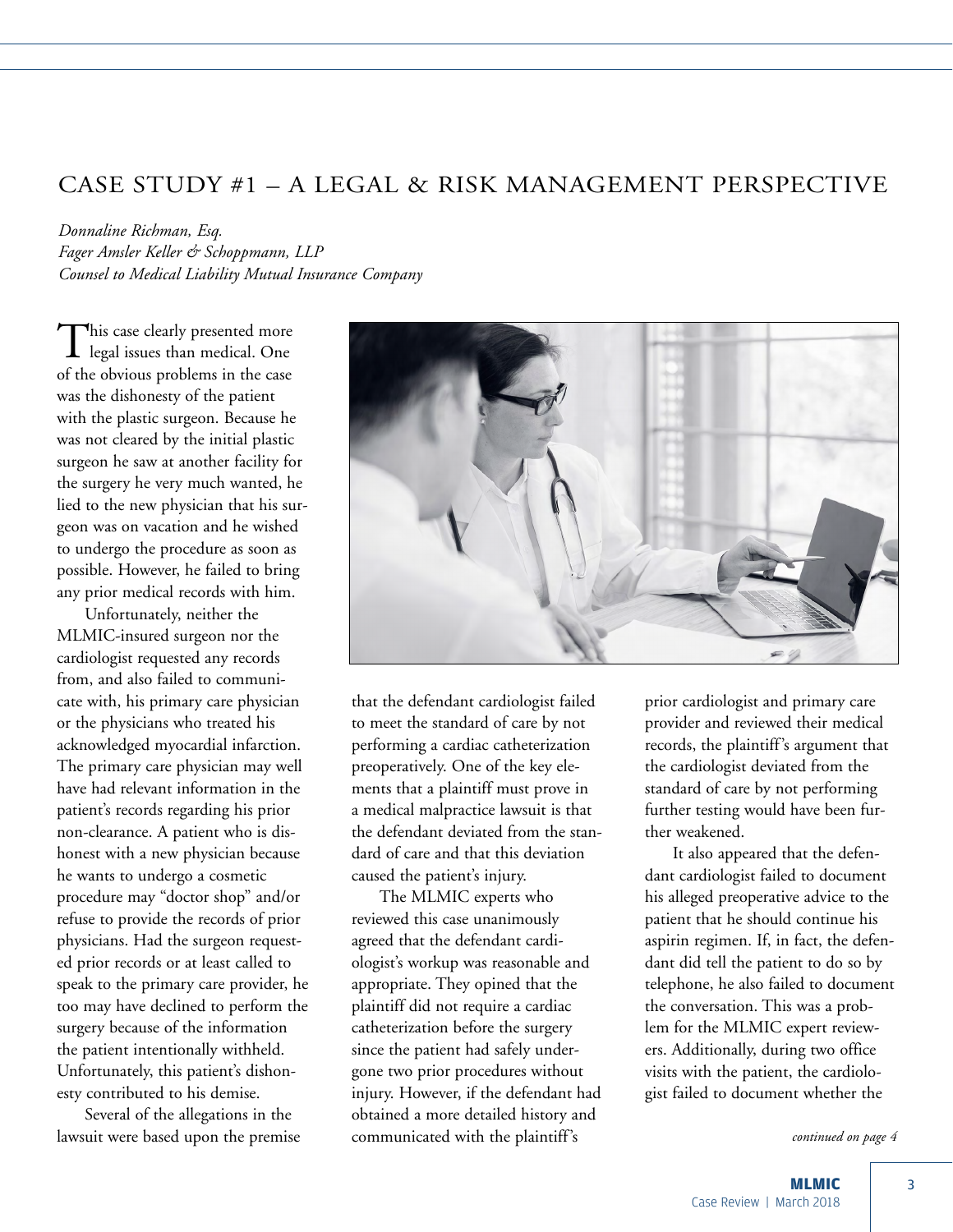**Case #1** *continued*

patient actually had been taking aspirin. That documentation alone would have substantiated his position that he had told the patient to continue to take his aspirin and would have shown that the patient was noncompliant. Documentation of a patient's noncompliance is crucial when there is an unanticipated, unfavorable outcome to a procedure.

The lawsuit also alleged that the defendant surgeon breached informed consent. However, his records confirmed that he had completed a very thorough informed consent discussion with this patient. He was aware of his history of a prior myocardial infarction. The surgeon documented that he advised the patient both that this was elective surgery and of the potential risks and alternatives to the surgery. He further documented that the patient clearly understood the risks of the surgery, including the possibility of having another myocardial infarction and dying. Because the discussion was well documented, it would have met the requirements of a valid informed consent discussion. Thus, the allegation of a breach of informed consent could have easily been defended.

The most damaging issue in this case was the apparent lack of veracity of the cardiologist. The sudden appearance of an additional and "real" clearance letter dated January 4 created havoc with the possibility of a joint defense by all three defendants. This alleged "final clearance letter" contained a distinct change in the assessment of the patient's risk as well as whether the patient should continue taking aspirin pre- and postoperatively.

While the MLMIC experts questioned whether the aspirin issue was relevant, based upon the patient's autopsy results, key changes to his risk assessment still obligated the cardiologist to call the surgeon prior to the procedure. The surgeon adamantly denied receiving either a call or a copy of the letter from the cardiologist. Further, the fact that the letter was received by the primary care provider on January 10, with a copy allegedly sent to

The surgeon adamantly denied receiving either a call or a copy of the letter from the cardiologist.

the surgeon, made the cardiologist appear to lack any credibility to all of the MLMIC experts. Additionally, the alleged fax of this letter to the hospital's "Anesthesia Department" was not addressed to a specific person and the cardiologist had no proof this letter was actually faxed. Therefore, this lack of credibility made an otherwise defensible case impossible to defend. Fabricating evidence after a patient has died or a lawyer has requested records often places other defendants in a position to "finger point." This can seriously impact a defendant's position. The presence of multiple "clearance letters" from the cardiologist clearly precluded a joint and united defense. When

defendants "finger point" at each other, the only person who benefits is the plaintiff.

From a risk management perspective, if there is a major change in the preoperative assessment of a patient, a telephone call must be made and documented by the consultant to the surgeon to alert the surgeon or other relevant attendings to those changes. The position of the defendant plastic surgeon was that it was the duty of the cardiologist to advise the patient about discontinuing an aspirin regimen and the risks of doing so. He agreed he would then be responsible for implementing those recommendations to discontinue any medications preoperatively. Further, he insisted that if he had received the January 4 letter, he would have contacted the cardiologist directly to request clarification of the changes in his recommendations.

Ironically, on autopsy, the patient had no salicylates in his blood. This finding further convinced the MLMIC experts that the January 4 letter was neither drafted nor sent to the primary care provider until after the patient's death. Thus, what was originally considered a defensible case for all three defendants was no longer a defensible case for the cardiologist.

Both the alleged fabrication of the January 4 letter and his continued insistence that he had, in fact, properly notified the other defendants in a timely manner of this new letter, resulted in the cardiologist bearing the entire cost of the settlement.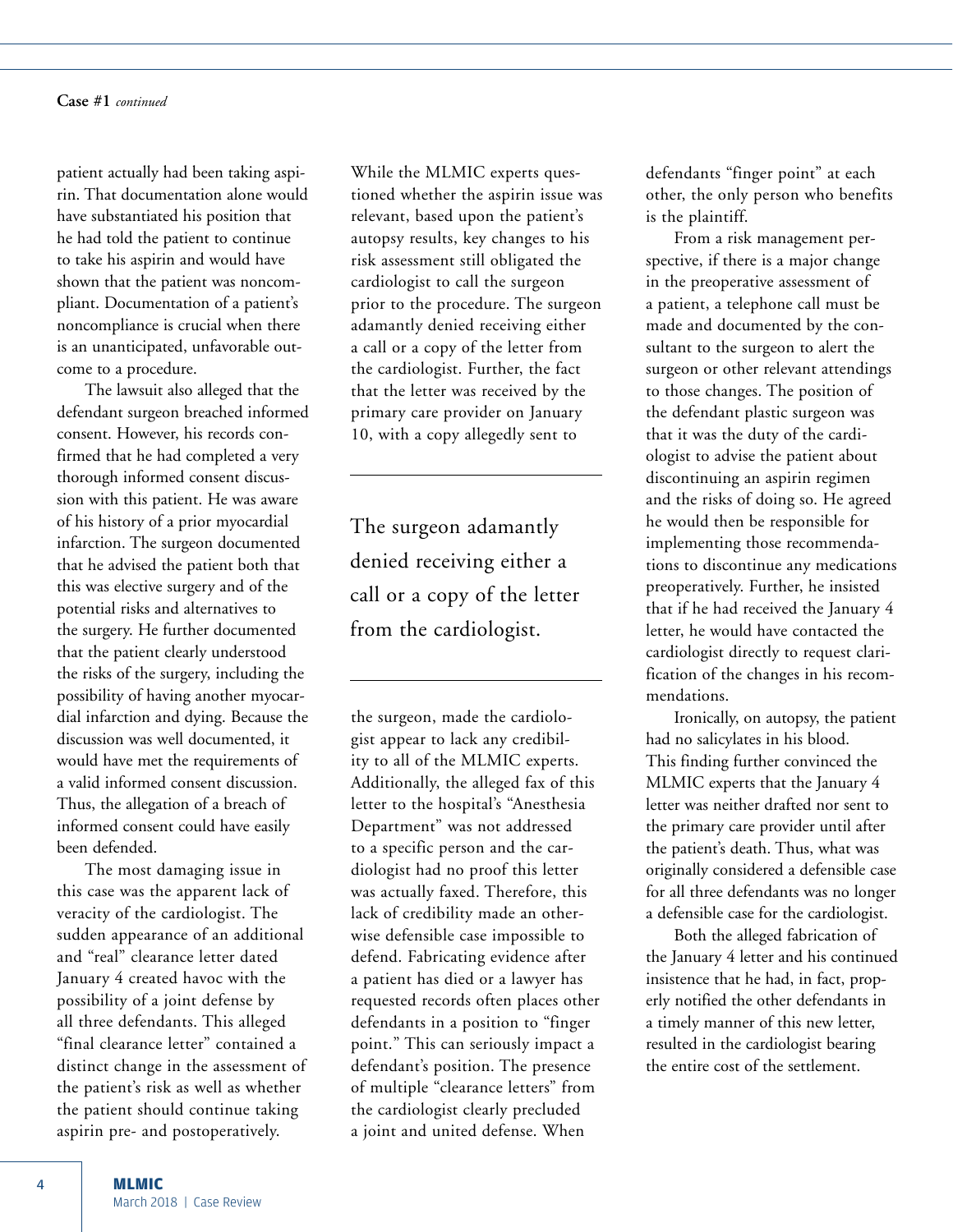# CASE STUDY #2 *Improper Penile Implant Results in Postoperative Infection*

*Ursula Cooper Senior Claims Examiner Medical Liability Mutual Insurance Company*

 $A<sup>65</sup>$ -year-old man presented to<br>the MLMIC–insured urologist in mid-October for a consultation about a possible penile implant. The patient's medical history included a prostatectomy five years earlier for prostate cancer and a right-sided renal transplant two years after that. His chief complaint at that visit was erectile dysfunction. A trial of Viagra was reportedly unsuccessful. The urologist performed a Doppler ultrasound and a penile injection test. These tests confirmed adequate blood flow, which made the patient a good candidate for a penile implant.

On January 5, the patient returned to the urologist for a preoperative examination. A cystoscopy was performed to rule out scar tissue in the bladder. The urologist performed an informed consent discussion and gave the patient pre- and postoperative instructions. Additionally, the patient had a cardiac evaluation and was cleared for surgery. Later that month, the urologist placed an inflatable penile prosthesis in the patient and documented that the procedure was uneventful. The following day, he discharged the patient on antibiotics.

Two days after the surgery, a member of the urologist's staff contacted the patient and was told that he was doing well. However, four days postoperatively, the patient's wife called the urologist advising him that her husband had swelling of the scrotum, but no symptoms of pain, fever, chills or vomiting. The patient refused to go to the physician's office to be seen. The urologist told the patient's wife to have the patient seen promptly if the swelling worsened.

The next day, the patient's wife again called. She informed the urologist that the patient's scrotal swelling had increased and that his eyes were now puffy. The urologist was concerned that the patient had renal failure, secondary to the antibiotics he prescribed, and recommended that the patient go immediately to the hospital's emergency department to have a renal sonogram.

When the patient arrived at the hospital, the emergency department physician found not only decreased urinary output, but air under the patient's skin. He ordered a CT scan, which revealed that the implant reservoir was in the patient's sigmoid colon. He called the urologist, who promptly came to the hospital and took the patient to the operating room to remove the implant reservoir. A colorectal surgeon then performed a colostomy and removed the remainder of the implant. Drains were placed in the patient and he remained hospitalized for 10 days.

Shortly after his discharge in early February, the patient developed a groin abscess. He was readmitted to the hospital and treated for three weeks with IV antibiotics and bedside drainage. Approximately three months later, the patient underwent a reversal of his colostomy. However, he then developed a C. difficile infection. Finally, on July 4, he was again discharged.

Subsequently, the patient developed chronic hiccups and vomiting and was hospitalized four times for treatment of nausea, vomiting, and a C. difficile infection. One year later, the patient went to a different hospital and urologist to have penile and scrotal fibrosis removed and to have an inflatable prosthesis inserted. Due to difficulty inserting the prosthesis, this urologist also performed a cystourethroscopy. The patient was discharged the following day with no complications or complaints. Apparently, this second implant was relatively successful.

*continued on page 6*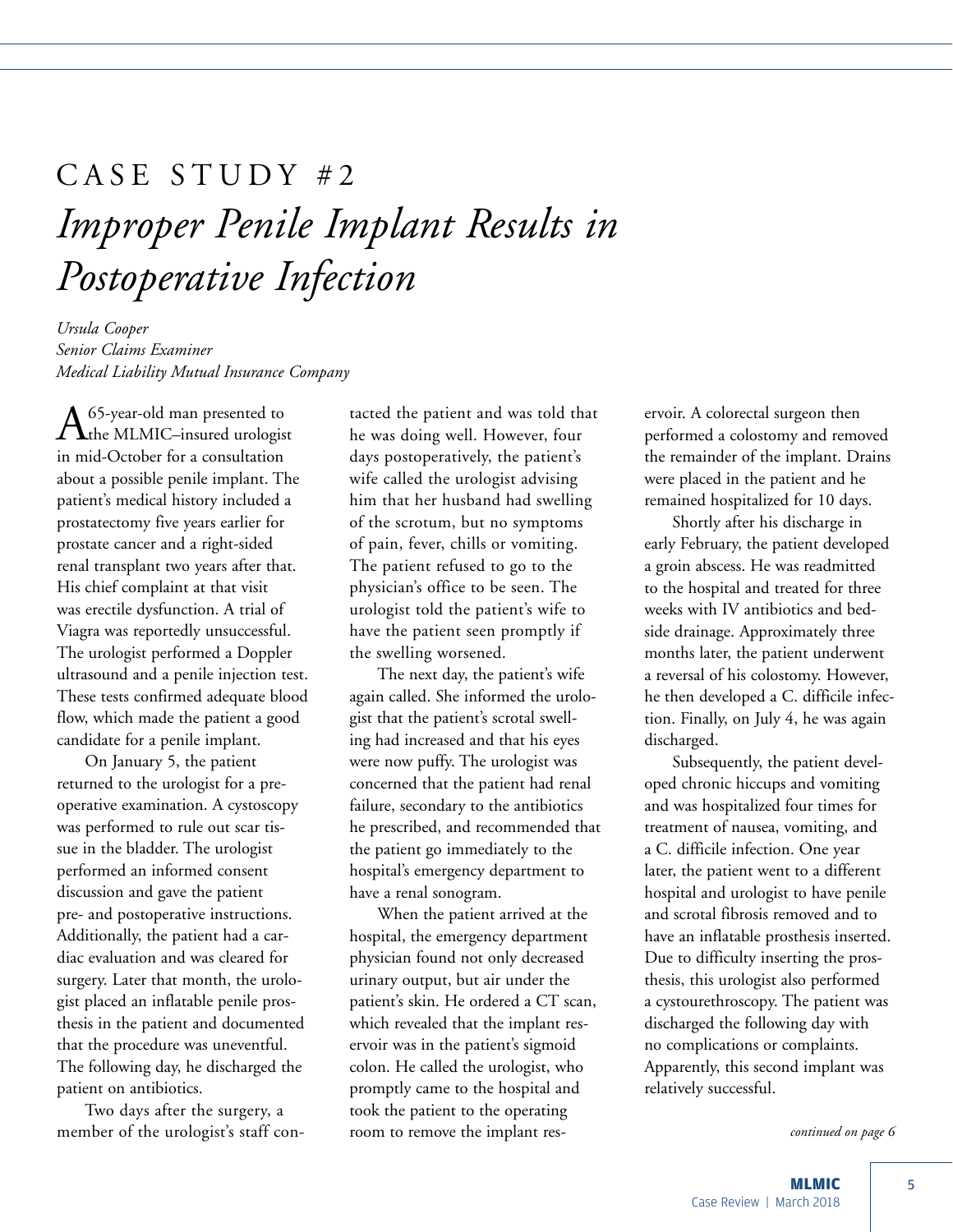#### **Case #2** *continued*



Two years after the initial penile implant surgery, the patient and his wife filed a lawsuit against both the original urologist and the hospital where he performed the surgery. However, after the lawsuit was filed, the patient unexpectedly died. The cause of his death was presumed to be a cardiac event and not related to the initial implant surgery, thereby precluding an additional claim for wrongful death.

The urologist's medical care was reviewed by MLMIC experts in both urology and general surgery. One urological expert opined that while the insured urologist was careful to place the reservoir on the side opposite the transplanted kidney, the reservoir should have been placed under direct vision, rather than by blunt dissection, particularly because

the patient had undergone both radical prostatic surgery and a renal transplant.

Another MLMIC urology expert confirmed that the reservoir of the penile implant was not properly placed. When the reservoir was discovered to be in the colon, a large laceration of the colon was also observed. This laceration was unlikely to have been caused merely by erosion of the reservoir into the colon. Rather, the expert opined that this laceration occurred when the urologist placed the implant.

Finally, the MLMIC general surgery expert concurred that blind placement of the implant led to penetration of the posterior wall of the groin, allowing the reservoir to actually be placed through the wall and into the sigmoid colon. He

felt that this produced the patient's significant postoperative infection, and caused him to undergo the procedure to remove the apparatus, the colostomy, and, later, the reanastomosis of his colon. This expert was particularly critical of the urologist's failure to speak with any of the patient's prior physicians regarding the stage of his prostate cancer, as well as his failure to find out if there had been difficulties with the renal transplant or the anti-rejection immunosuppressive therapy.

All of these MLMIC experts concurred that the case was not defensible and they unanimously recommended that this lawsuit be settled. Negotiations were commenced and the lawsuit was eventually resolved on behalf of the insured urologist for \$575,000.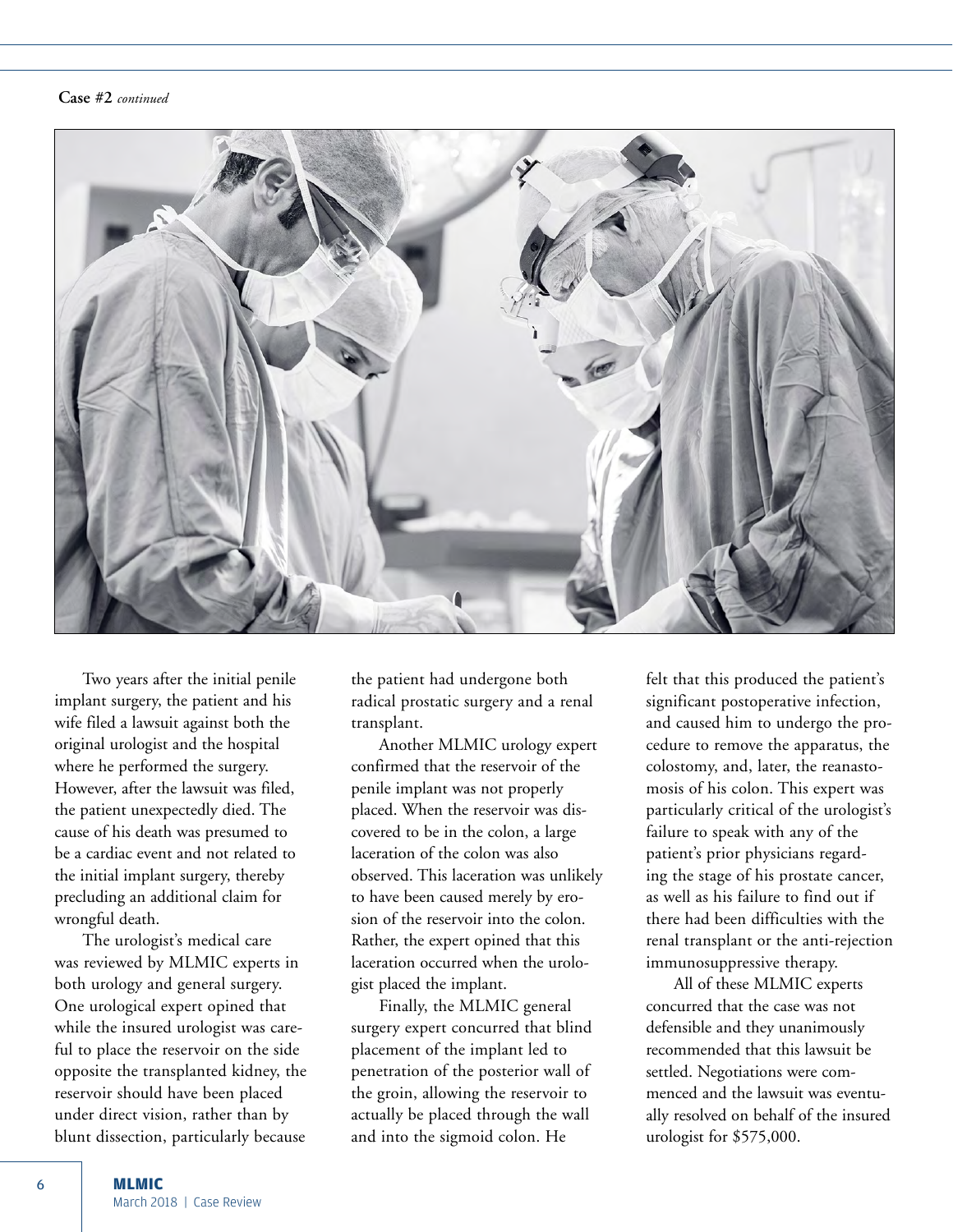# CASE STUDY #2 – A LEGAL & RISK MANAGEMENT PERSPECTIVE

*Donnaline Richman, Esq. Fager Amsler Keller & Schoppmann, LLP Counsel to Medical Liability Mutual Insurance Company*

This case identifies two issues<br>which arise across the broad spectrum of surgical cases. The first issue is the performance of a procedure blindly, without obtaining adequate views of the operative field. This is particularly true when the involved physician is very experienced and has effectively performed the procedure on numerous occasions in that specialty. The physician may be very confident in his/her skills and thus perform the procedure in a manner or at a speed which inadvertently increases the risk of injury to a patient. Further, there are patients who have unusual anatomical differences or have had prior procedures which must be acknowledged and require procedural adaptations.

Failing to do so may well be deemed a breach of the standard of care.

The second issue in this case is closely linked to the first. When a patient with a complex medical history comes to a physician to undergo a treatment or procedure, it is important for the current physician to communicate with the prior treating physicians to determine whether any variations must be made to the planned procedure. The failure to do so can enhance the risk of injury to the patient, as it did in this case.

This patient had undergone two prior extensive renal and urological procedures. Additionally, he was taking anti-rejection medications. Those facts alone justified communication with other physicians prior to even

agreeing to perform this procedure. Determining whether the drugs and prior procedures warranted placing the prosthesis visually would have enabled the urologist to perform the procedure with an appropriate technique and the due care this patient needed.

The lack of communication between prior and subsequent providers is a frequent deficit in care we often see when reviewing a variety of medical malpractice cases, not just those requiring surgical procedures. Therefore, from a risk management perspective, we recommend both communicating with prior relevant physicians and reviewing their records when a patient with a complex surgical and medical history is seen preoperatively.